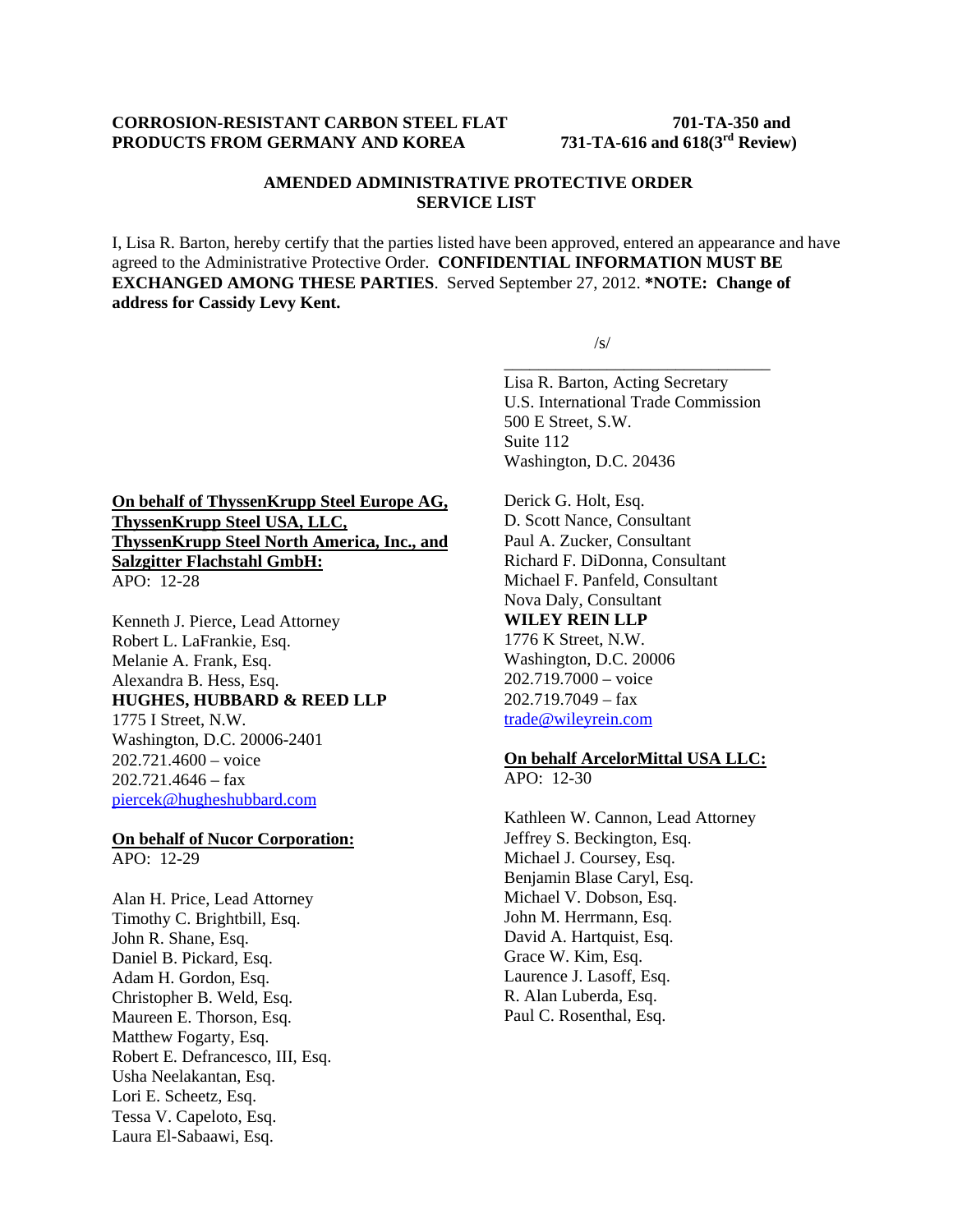# **CORROSION-RESISTANT CARBON STEEL FLAT PRODUCTS 701-TA-350 and 731-TA-616-618(3rd Review) ADMINISTRATIVE PROTECTIVE ORDER SERVICE LIST**

David C. Smith, Esq. Robert Slack, Esq. **KELLEY DRYE & WARREN LLP**  Washington Harbour, Suite 400 3050 K Street, N.W. Washington, D.C. 20007-5108 202.342.8400 – voice

202.342.8451 – fax kcannon@kelleydrye.com tradenotifications@kelleydrye.com

Gina E. Beck, Economist William H. Crow, II, Economist Ariel Collis, Economist Barbara J. Covell, Economist Michael A. Hudak, Economist William B. Hudgens, Economist Michael T. Kerwin, Economist Yanchun Liu, Economist Carol Stehl, Economist Anthony E. Wayner, Economist Gregory Rohling, Economist **GEORGETOWN ECONOMIC SERVICES LLC** 

#### **On behalf of United States Steel Corporation:**  APO: 12-31

James C. Hecht, Lead Attorney Robert E. Lighthizer, Esq. Jeffrey D. Gerrish, Esq. Stephen P. Vaughn, Esq. Ellen J. Schneider, Esq. Stephen J. Narkin, Esq. Soo-Mi Rhee, Esq. Nathaniel B. Bolin, Esq. Luke A. Meisner, Esq. Ying Lin, Esq. Jamieson Lee Greer, Esq. Pamela A. Marcus, Mgr. Int'l Trade David J. Albright, Economist

Stan T. Bowen, Accountant Floyd McGraw, Accountant **SKADDEN, ARPS, SLATE, MEAGHER & FLOM LLP** 1440 New York Avenue, N.W. Washington, D.C. 20005-2111 202.371.7000 – voice  $202.393.5760 - fax$ internationaltrade@skadden.com

# **On behalf of Steel Dynamics Incorporated:**

APO: 12-35

Roger B. Schagrin, Lead Attorney John W. Bohn, Esq. Michael J. Brown, Esq. Tamara L. Browne, Dir. Governmental Affairs **SCHAGRIN ASSOCIATES** 900  $7<sup>th</sup>$  Street, N.W. Suite 500 Washington, D.C. 20001 202.223.1700 – voice  $202.429.2522 - fax$ Schagrin@erols.com

## **On behalf of AK Steel Corporation:**

APO: 12-36

Joseph W. Dorn, Lead Attorney Stephen A. Jones, Esq. Gilbert B. Kaplan, Esq. Jeffrey M. Telep, Esq. J. Michael Taylor, Esq. Christopher T. Cloutier, Esq. Daniel L. Schneiderman, Esq. Taryn Koball-Williams, Esq. P. Lee Smith, Esq. Brian E. McGill, Esq. Joshua Snead, Esq. Shannon M. Doyle, Esq. Tzu-Huan Augustine Lo, Esq. Carol J. Brewer, Int'l Trade Consultant Bonnie B. Byers, Int'l Trade Consultant Edmond A. O'Neill, Int'l Trade Consultant Rebecca L. Woodings, Int'l Trade Consultant